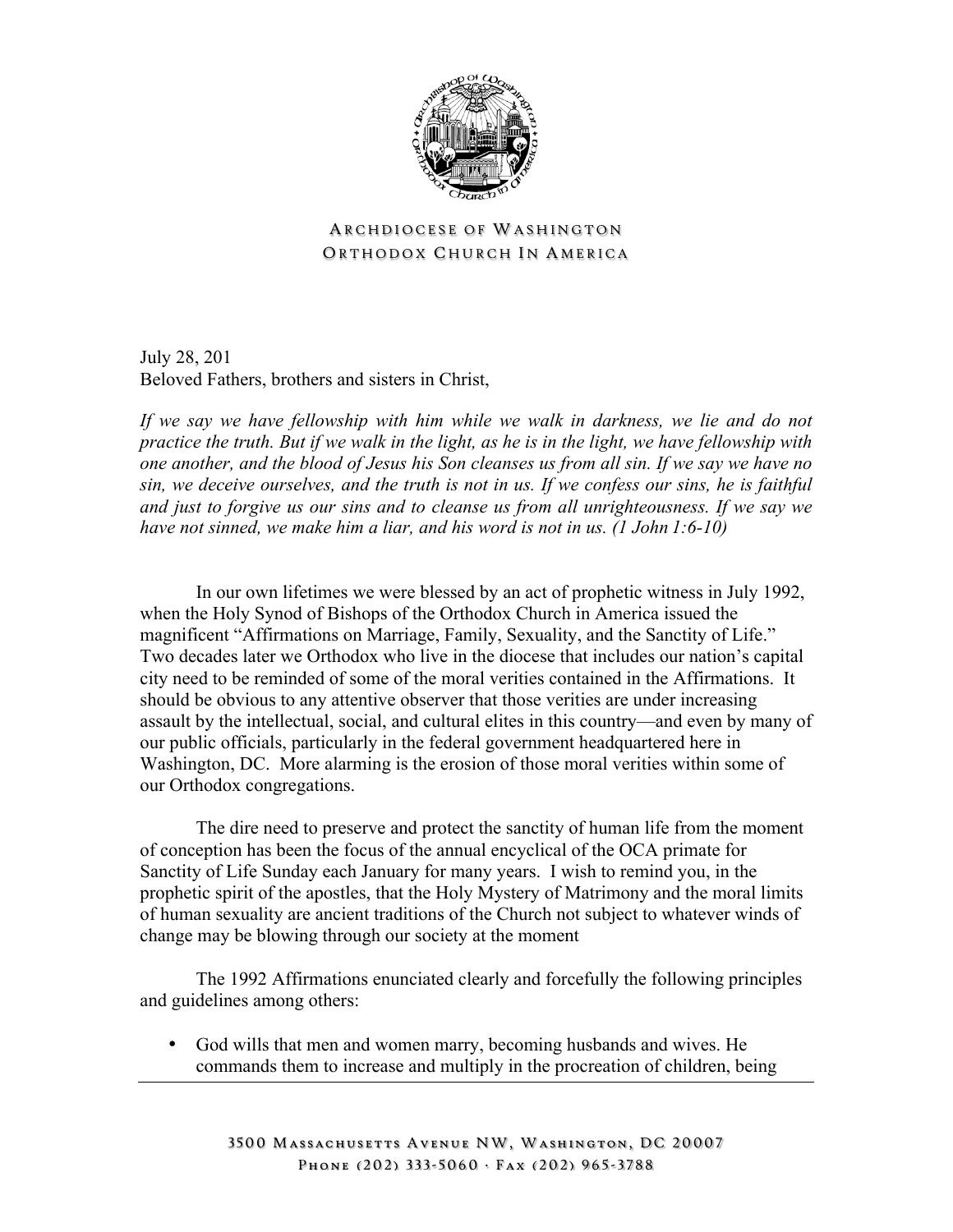joined into "one flesh" by His divine grace and love. He wills that human beings live within families (Genesis 1:27; 2:21-24; Orthodox Marriage Service).

- The Lord went even further to declare that people who look at others in order to lust after them in their hearts have "committed adultery" (cf. Matthew 5:27-30).
- Christ's apostles repeat the teachings of their Master, likening the unique marriage between one man and one woman to the union between Christ and His Church which they experience as the Lord's very body and His bride (Ephesians 5:21-33; 2 Corinthians 11:2).
- Marriage and family life are to be defended and protected against every open and subtle attack and ridicule.
- Sexual intercourse is to be protected as a sacred expression of love within the community of heterosexual monogamous marriage in which alone it can be that for which God has given it to human beings for their sanctification.
- Homosexuality is to be approached as the result of humanity's rebellion against God, and so against its own nature and well-being. It is not to be taken as a way of living and acting for men and women made in God's image and likeness.
- Men and women with homosexual feelings and emotions are to be treated with the understanding, acceptance, love, justice and mercy due to all human beings.
- People with homosexual tendencies are to be helped to admit these feelings to themselves and to others who will not reject or harm them. They are to seek assistance in discovering the specific causes of their homosexual orientation, and to work toward overcoming its harmful effects in their lives.
- Persons struggling with homosexuality who accept the Orthodox faith and strive to fulfill the Orthodox way of life may be communicants of the Church with everyone else who believes and struggles. Those instructed and counselled (sic) in Orthodox Christian doctrine and ascetical life who still want to justify their behavior may not participate in the Church's sacramental mysteries, since to do so would not help, but harm them.

Our life in Christ is constituted by repentance. If we are to be faithful Christians, we must be constantly turning toward God, away from our sins and passions, realizing the seriousness of our sin in a spirit of repentance, and striving to change our lives. We cannot approach the Holy Mysteries without living a life of repentance, and examining our consciences and confessing our sins. When we have fallen, we repent, and try to stop our sinful behavior. Otherwise, we risk communing unto judgment and condemnation. This discipline of the Christian life leads to salvation, enlightenment and the healing of our souls. We must be faithful to that discipline of life, if we are to call ourselves Orthodox Christians.